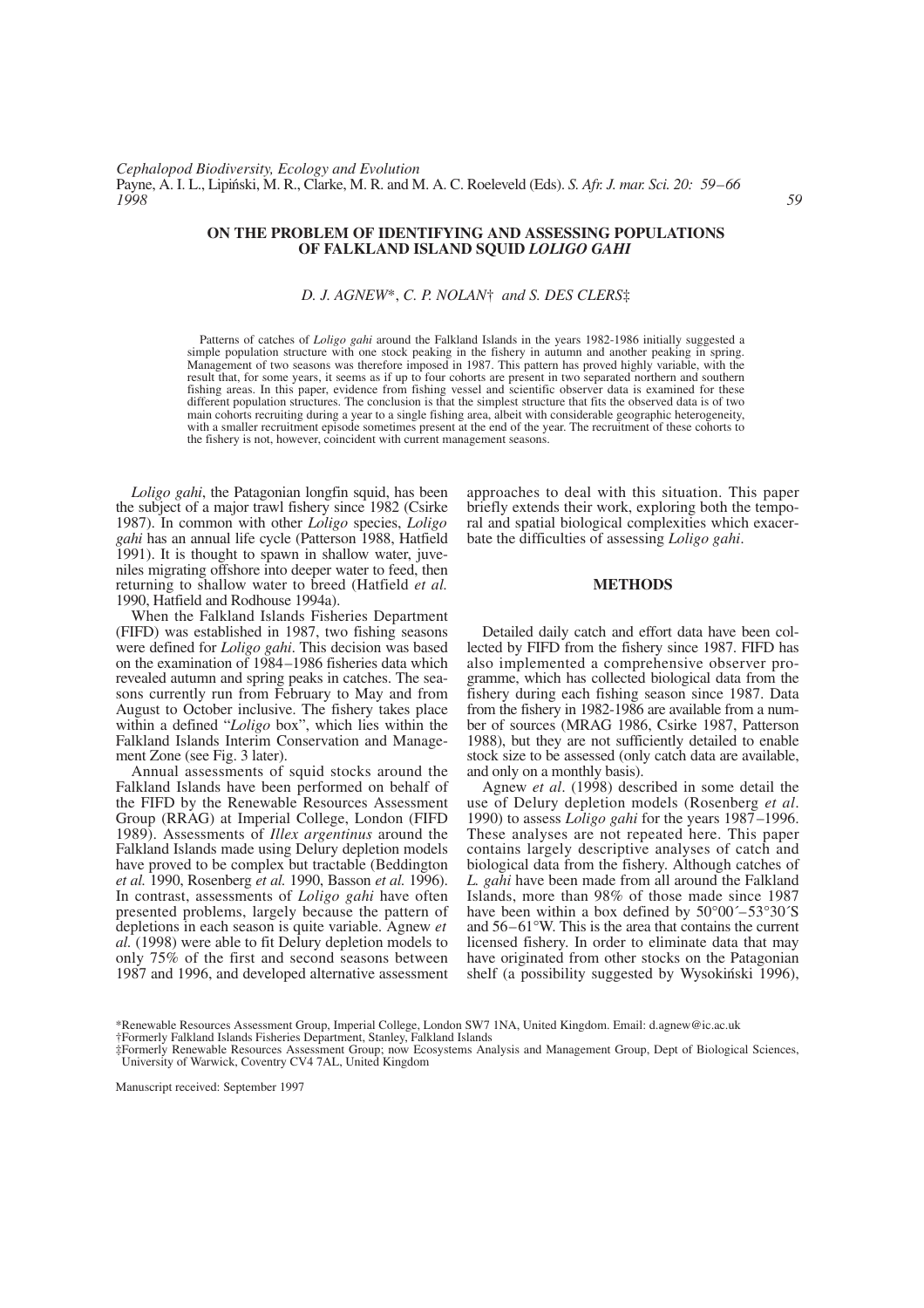*60 Cephalopod Biodiversity, Ecology and Evolution South African Journal of Marine Science 20*



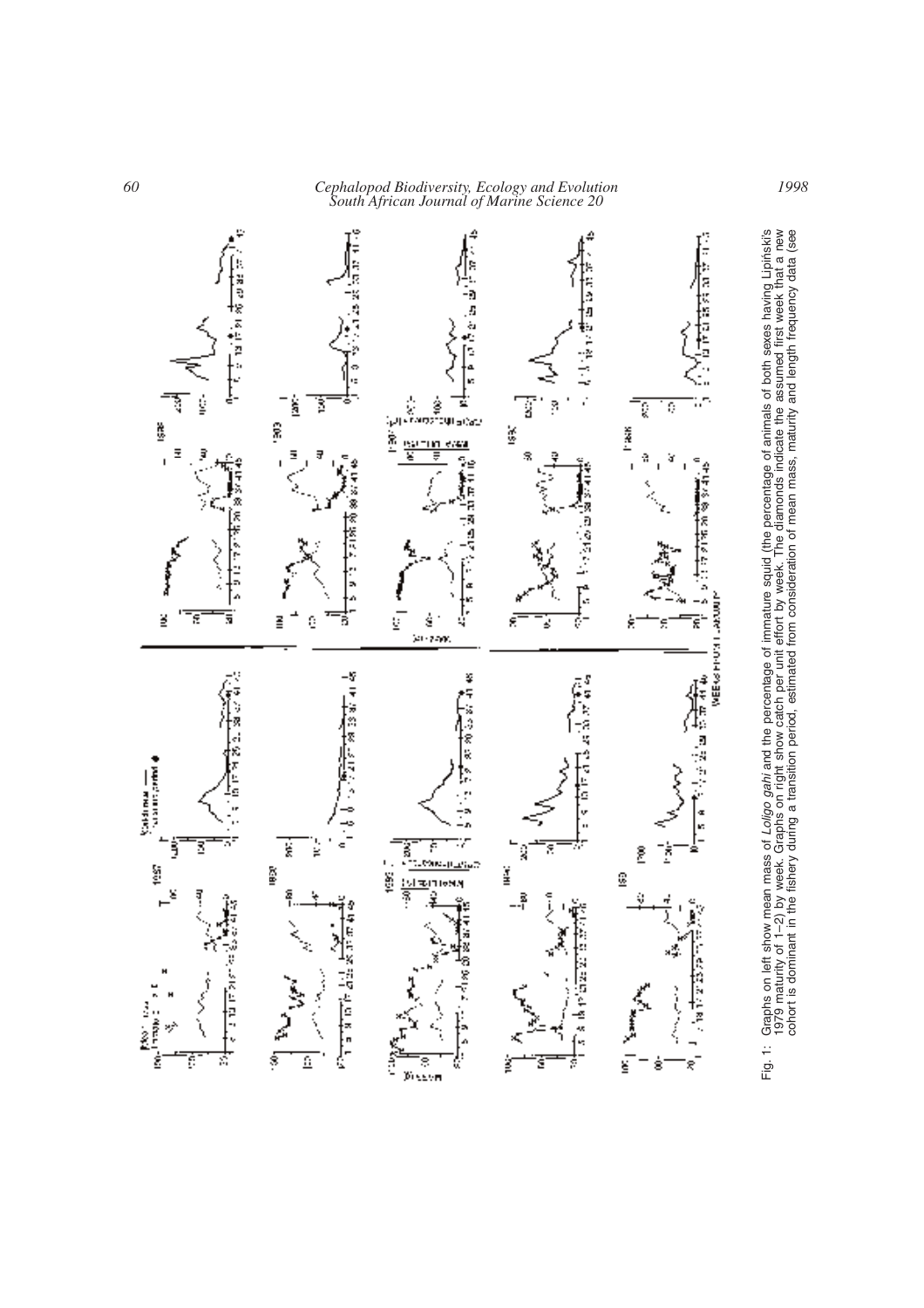all analysis was restricted to this box.

Units of time were periods of seven days following the 1st of January. Thus, March begins in Week 9, May begins in Week 18, August begins in Week 31 and October in Week 40. Weekly length frequency data were used in combination with land-based measurements of the length-mass relationship for a particular season to calculate mean mass per week. The proportion of immature animals in observer samples was calculated as the proportion of squid of maturity stage 1 and 2 on Lipiński's (1979) scale.

*Loligo gahi* are thought to recruit to fishing grounds over a period of some weeks, subsequently being resident on the grounds during a time in which the population is effectively closed and can be assessed using depletion methods (Agnew *et al*. 1998). Eventually they are thought to leave the fishing grounds to spawn, being replaced by another recruiting cohort in a "transition event". This hypothesis was investigated, identifying transition events as times when trends in length frequency, mean mass and maturity were reversed. For instance, a resident population should show a trend of increasing mass, increasing maturity, and length frequency distributions whose mode is trending to greater lengths. When these trends reverse a transition event is taking place. Figure 1 shows transition events as diamonds at the point where, subjectively using all available *cpue* and biological data, it was judged that the incoming cohort became dominant in catches.

#### **RESULTS**

#### **Temporal factors**

Plots of maturity and mass at week show large variation but generally conform to the hypothesis of a cohort recruiting in the early part of the year, remaining resident on the fishing grounds for about 10 weeks (Fig. 1). That cohort is replaced during a transition event by a new one which then remains in the fishery until very late in the year, growing to a much larger size than the first. In some years, this second cohort also seems to be replaced in a transition event around Week 40 (e.g. in 1987, 1989 and 1993). The transition event in the first season is usually around Week 17, but the timing is quite variable.

Plots of catch rate (*cpue*) show several distinct patterns (Fig. 1). In the first season, *cpue* may initially rise, as the first cohort recruits to the fishery, and then decline as it is fished while resident on the fishing grounds. In some years recruitment to the fishery is obviously earlier than Week 5, and the *cpue* is already



Fig. 2: Percentage of *Loligo gahi* males and females that were immature (Lipiński's 1979 maturity scale  $1-2$ ) in (a) 1990 and (b) 1995

in decline when the fishery starts. In most years, *cpue* reaches a low point and then starts to increase, consistent with the hypothesis that this is the transition period between first and second cohorts. Quite often, however, this increase is very slight, so that the catch rate is apparently constant. This would be consistent with a situation where the second cohort was recruiting so slowly that immigration was effectively equal to removals by fishing. In 1993, recruitment of the first cohort and the rise in *cpue* appears to have been extremely late. The years 1994 and 1996 display extremely odd patterns of catch rate, and although the biological data suggest a transition at Week 17, this is not well reflected in the *cpue* series.

In the second season, *cpue* usually displays a slow decline. In those years that a transition around Week 40 is evident from biological data, the catch rate does not usually show a very great or prolonged increase. It is assumed from this latter point that, even though Agnew *et al*. (1998) could not assess the third cohort, it is of relatively small size compared with the first two cohorts.

When trends in *cpue* are compared with the biological data in Figure 1, it is clear that there is often coincidence between the first season trough in catch rate and transition times suggested by biological data. In some years, however (e.g. 1990 and 1995), the percentage of immature animals starts to rise while *cpue* is declining. This would imply that recruitment of the second cohort does not necessarily take place at the same time as dispersion of the existing cohort. In the case where the percentage of immature animals starts to increase on a declining *cpue* curve, it could be postulated that the event was primarily one of mature adults leaving the population. Conversely, when catch rate is rising, it could be postulated that a new cohort is recruiting to the fishery.

Determination of transition periods from maturity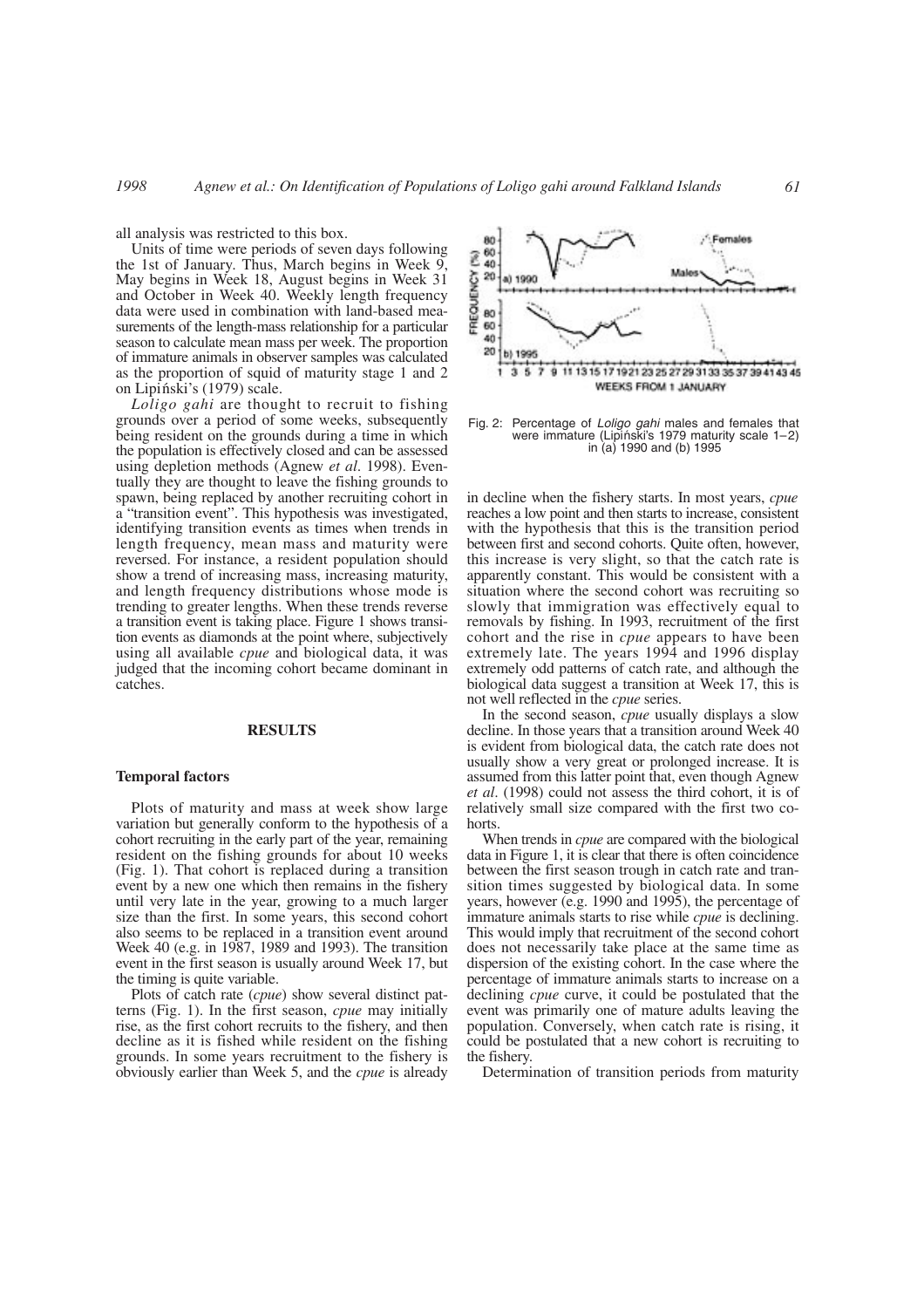*62 Cephalopod Biodiversity, Ecology and Evolution South African Journal of Marine Science 20*



Fig. 3: Distribution of catch proportions of *Loligo gahi* in 1992, 1993, 1994 and 1996. These are the most recent years in which there has been a significant fishery in the northern area. The *Loligo* box, the Falkland Islands Interim Conservation and Management Zone (FICZ) and the 51°45´S line which is used in this paper to separate the northern and southern fishing areas, are all shown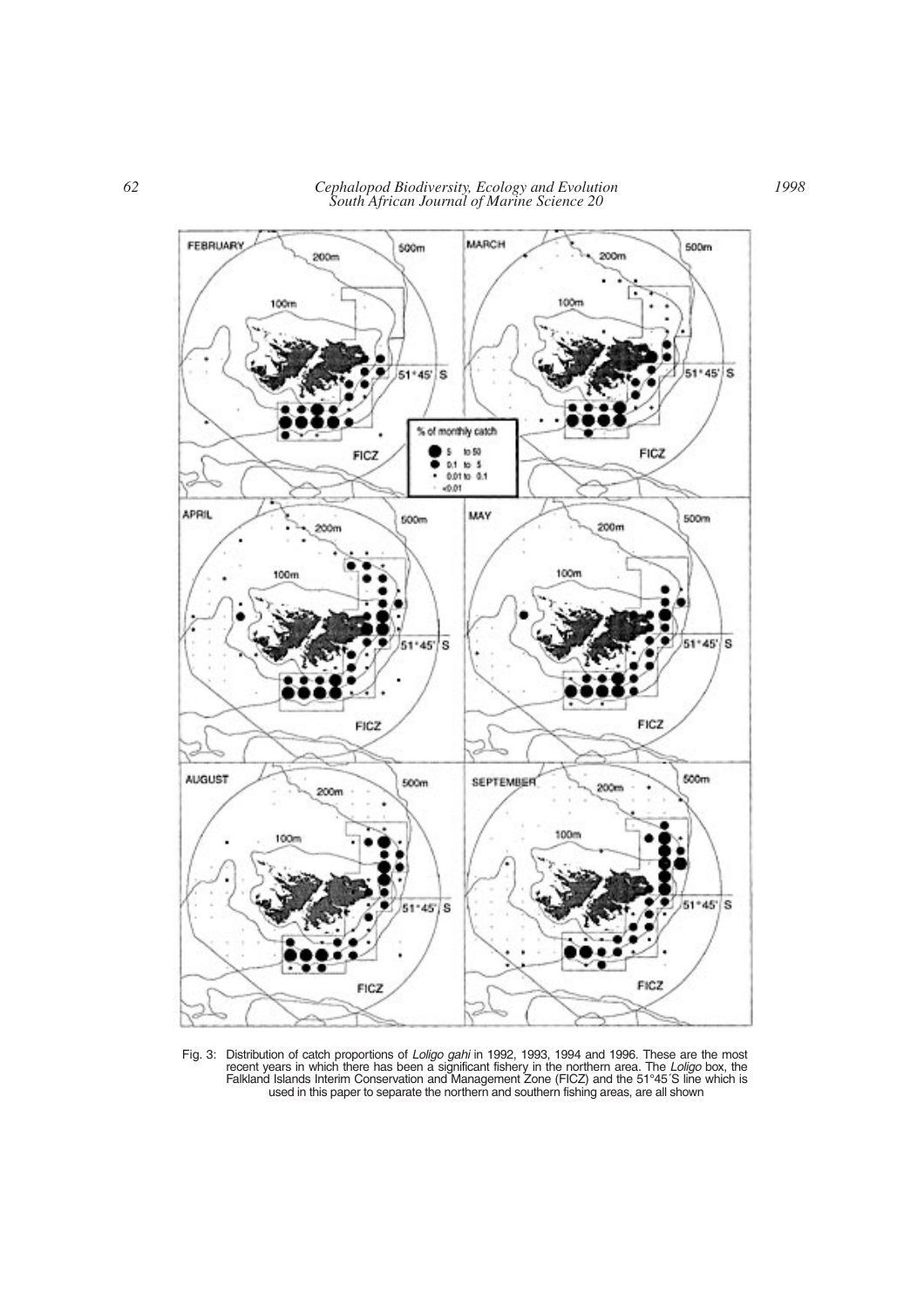data is further complicated by the behaviour of males and females. Although it is well known that males mature earlier than females (Hatfield and Rodhouse 1994b), there are sometimes substantial differences in the trends of male and female maturity with time, which suggest that there may be differences in the timing of migration of the two sexes. Figure 2 shows male and female maturity plots for the two unusual years identified in the previous paragraph. In 1990, with the exception of Week  $\overline{9}$ , the male population appears to become more mature while the female population is becoming less mature. As males mature earlier than females, this apparent inconsistency with the hypothesis of an incoming immature second cohort might be explained by an unusually early maturation of males in 1990. In 1995, both males and females show evidence of an incoming second cohort, but it seems to be about 2 weeks later for males than for females. These observations do not invalidate the overall hypothesis of two major cohorts per year, but they do make the correct identification of transition events, and subsequent assessment of the individual cohorts, more difficult.

The high degree of variability in the trends in biological and *cpue* data obviously makes assessment by depletion methods difficult. Agnew *et al*. (1998) only achieved success when they applied the depletion assessment separately to the first and second cohorts, rather than the first and second seasons. Even so, they were only able to estimate cohort sizes for all years once they had developed an extended Delury method, which modelled trends in catchability over time, to cope with *cpue* trends that could not be modelled by a simple Delury on its own.

### **Spatial factors**

The Falkland Islands fishery for *Loligo* takes place to the south and east of the islands, and the bulk of the catches are taken within a management area called the *Loligo* box. Most early years saw the bulk of catches being taken in the south of the *Loligo* box, but recently there has been a tendency for the fishery to extend into the north of the box. Figure 3 reveals that fishing at the start of the first season has been concentrated in the southern half of the box, extending to be more or less equally divided between northern and southern parts from April onwards. Although Carvalho and Pitcher (1989) failed to detect genetic differences between any Falklands *Loligo* "stocks", Nolan *et al.* (in prep.) have recently detected significant differences in size between research samples taken in the northern and southern areas. Although these differences may result solely from differences in food availability and/or temperature regime, and are

probably not informative as to the genetic stock structure of the population, they may be important for the definition of management units. The question therefore arises as to whether the two areas are distinct from a management point of view.

Figure 4 shows *cpue* separated by northern and southern areas (north and south were separated at 51°45´S, marked on Fig. 3). The pattern of catches described above restricts data availability from the northern area. However, for most of the occasions when there are data from both the north and the south, Figure 4 shows that patterns of *cpue* are similar. The exceptions are 1988 and 1993. In 1988, the catch rate in the northern area was extremely low. Pairwise *t*-tests were performed for *cpue* averaged over the whole of the southern and northern areas and then compared by week. 1988 was the only year for which these tests detected a significant difference between *cpue* in the north and south ( $t = 6.64$ ,  $n = 16$ ,  $p < 0.001$ ). Figure 4 does present some evidence of a recruitment pulse taking place in the north in June and July 1993, but lack of data from between the first and second seasons prevents examination of whether this was actually a recruitment pulse, and whether it was restricted to the northern area.

Lack of observer data from the northern area also frustrates any attempt to examine differences in the timing of changes in maturity proportion between the two areas. Comprehensive maturity data are generally only available from the second season, when fishing in the northern area is more predictable. There is generally a steady decline in the proportion of young animals in both zones at the start of the second season (Fig. 1). Pairwise *t*-tests, comparing arcsine-transformed proportions of immature animals (arcsin √*proportion*) by week in the northern and southern areas, were performed on males and females separately, for the eight second seasons for which there were sufficient data (1989–1996). Although sample sizes were small (there were often fewer than 10 coincidentally sampled weeks in a year), significant differences between the northern and southern areas were detected only for one out of the 16 data sets, males in 1995  $(t = 2.58, n = 9, p < 0.05)$ .

There are two hypotheses for the differences between north and south noted by Nolan *et al.* (in prep.). They could be independent stocks, or the differences could simply be attributable to uneven distribution of a single stock. The similarity in patterns of *cpue* between north and south suggest one stock with geographic heterogeneity. Figure 3 suggests that the northern extension of fishing actually follows the 200 m contour, and perhaps this reflects the distribution of *Loligo* in relation to ecological dynamics, such as for instance changing prey abundance. Maturity data do not suggest differences in spawning time between the two areas.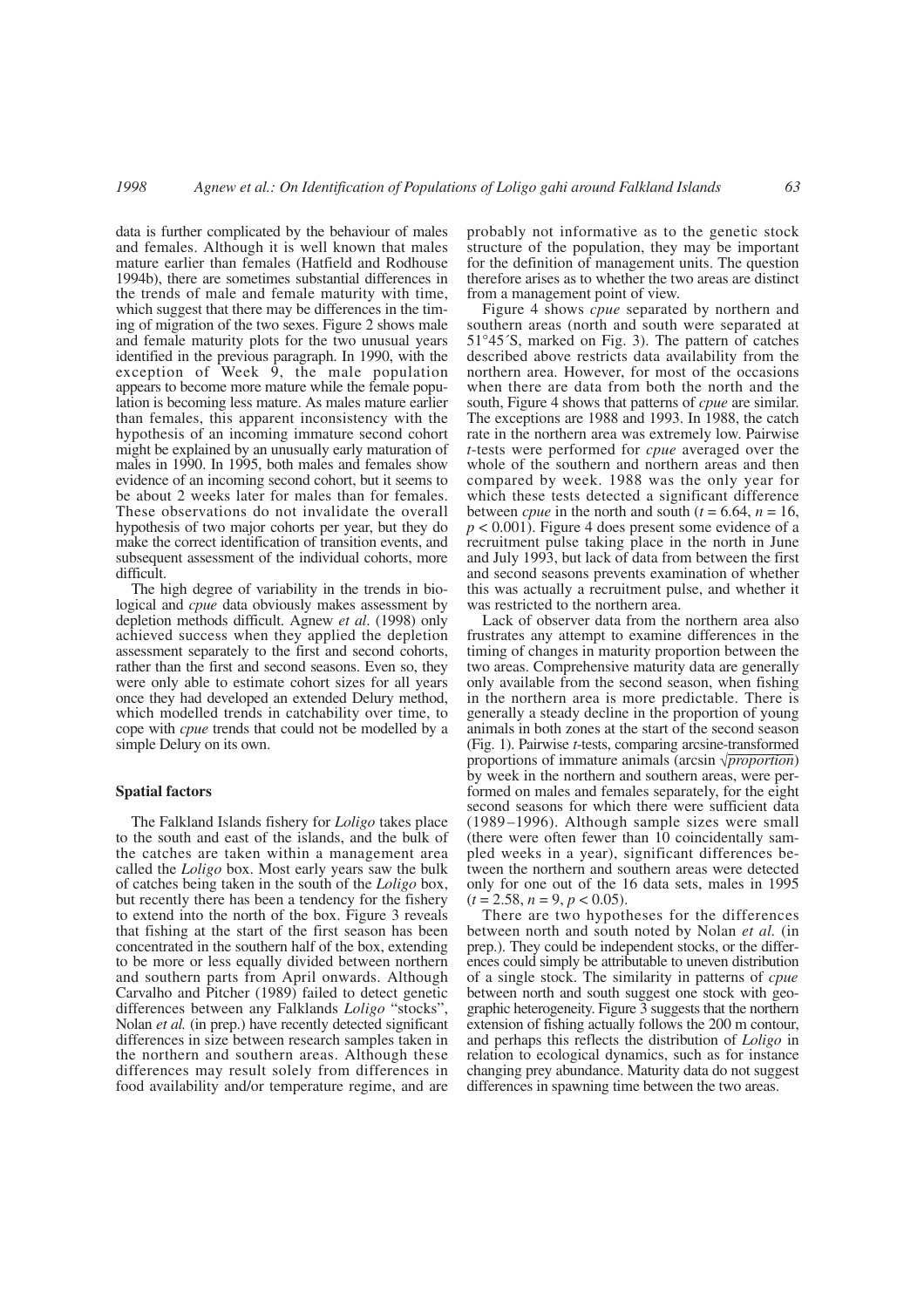*64 Cephalopod Biodiversity, Ecology and Evolution South African Journal of Marine Science 20*



Fig. 4: Catch rate of *Loligo gahi* in the northern area (solid line) and in the southern area (dashed line) of the fishery around the Falkland Islands. Area definitions are shown in Figure 3. Weeks with fewer than 40 hours fishing are excluded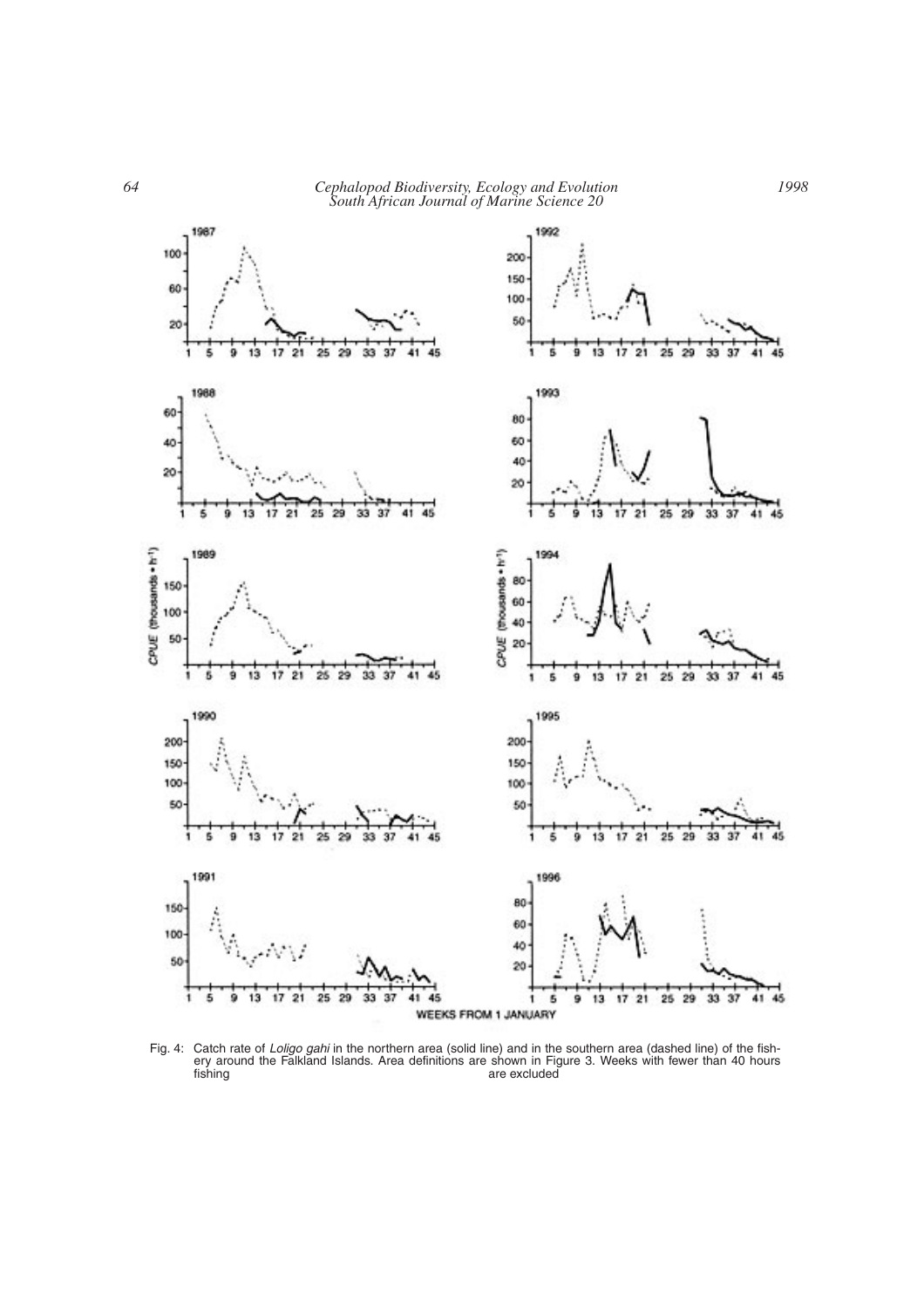#### **DISCUSSION**

A number of studies (Patterson 1988, Hatfield 1996, Agnew *et al.* 1998) have hypothesized that usually two but up to three *Loligo gahi* cohorts recruit to the Falkland Islands fishery over a calender year, one in January, one in April/May and sometimes one in September/October. The results above confirm this conclusion. Other studies have shown that two cohorts occur, or are likely to occur, in many *Loligo* fisheries (Augustyn *et al.* 1992, Brodziak and Rosenberg 1993, da Cunha and Moreno 1994, Porteiro 1994, Grist and des Clers 1997).

There is still a major gap in knowledge of cohort structure occasioned by the closed season and lack of data in June and July. It is, for instance, possible that the bulk of the second season catches may be from a cohort that recruits in the June/July period, and not from the one recruiting in April/May  $-$  i.e. that there are up to four cohorts per year. The results above indicate that the simplest model of population structure which fits the data available at present is one of two major cohorts per year of a single stock covering both the northern and southern areas, sometimes with a third small recruitment period in October.

Further evidence for the continued presence of the second cohort on the fishing grounds throughout the closed season is the striking relationship between the *cpue* at the end of the first season and the total catch of the presumed second cohort (Fig. 5: correlation coefficient 0.876,  $n = 10$ ). This does not rule out the possibility that in some years there may be more than three recruitment periods, or that in some years the northern and southern parts of the stock may behave differently. What it does mean is that in general the cohorts behave independently, each having separate spawning and recruiting times within an annual life cycle (Hatfield and Rodhouse 1994a). It is not clear at this stage whether the occasional third recruitment episode is late recruitment to the second cohort, a cohort in its own right, or an early recruitment of the following year's first cohort. Fisheries and research data from November to January and June to July are required to shed further light on these questions.

Grist and des Clers (1997) have shown that individuallevel physiological responses to relatively small temperature fluctuations may substantially affect squid population structure. It may be that long-term cycles in water temperature might change the number and timing of recruitment episodes by the same mechanism, which would explain the considerable variation in peaks of *cpue* seen in Figure 1.

The biological and theoretical analyses that have been undertaken recently (Hatfield and Rodhouse



CATCH RATE (tons . h-1) after Week 20 in the first season

Fig. 5: Catch rate of all vessels fishing for *Loligo gahi* after Week 20 in the first season, plotted against the total catch of the second cohort. The second cohort was presumed to be the target of the fishery after the week of transition indicated in Figure 1. The regression line is catch ('000 tons) = 14.8 + 9.1*cpue*,  $r = 0.876, n = 10$ 

1994a, b, Hatfield 1996, Grist and des Clers 1997, Agnew *et al.* 1998) have made significant progress in understanding the behaviour and migration patterns of Falkland Islands *Loligo*. There is now a much clearer understanding how cohorts grow and recruit to the fishery. The 2/3-cohort model is sensible and useful in that it has permitted coherent assessments to be carried out and has led to the identification of stockrecruit relationships and biological reference points such as minimum escapement biomass (Agnew *et al.* 1998). Under this model, recruitment to the fishery is not coincident with current management seasons, and this may have serious implications for management.

There remains a need for a model to explain the various patterns of *Loligo gahi* recruitment and cohort timing. Such a model would make use of the watertemperature based hypotheses of Grist and des Clers (1997) as well as the approaches to incorporation of migration events into Delury assessments made by Brodziak and Rosenberg (1993). Future assessments of *Loligo gahi* will probably still be based on Delury models, supplemented by the extended Delury approach of Agnew *et al.* (1998). However, a Bayesian approach may well provide a more robust assessment (McAllister and Kirkwood 1998) than simple application of a Delury. Such approaches are also being developed for the South African chokka squid *Loligo vulgaris reynaudii* fishery (B. A. Roel, Sea Fisheries, Cape Town, pers. comm.).